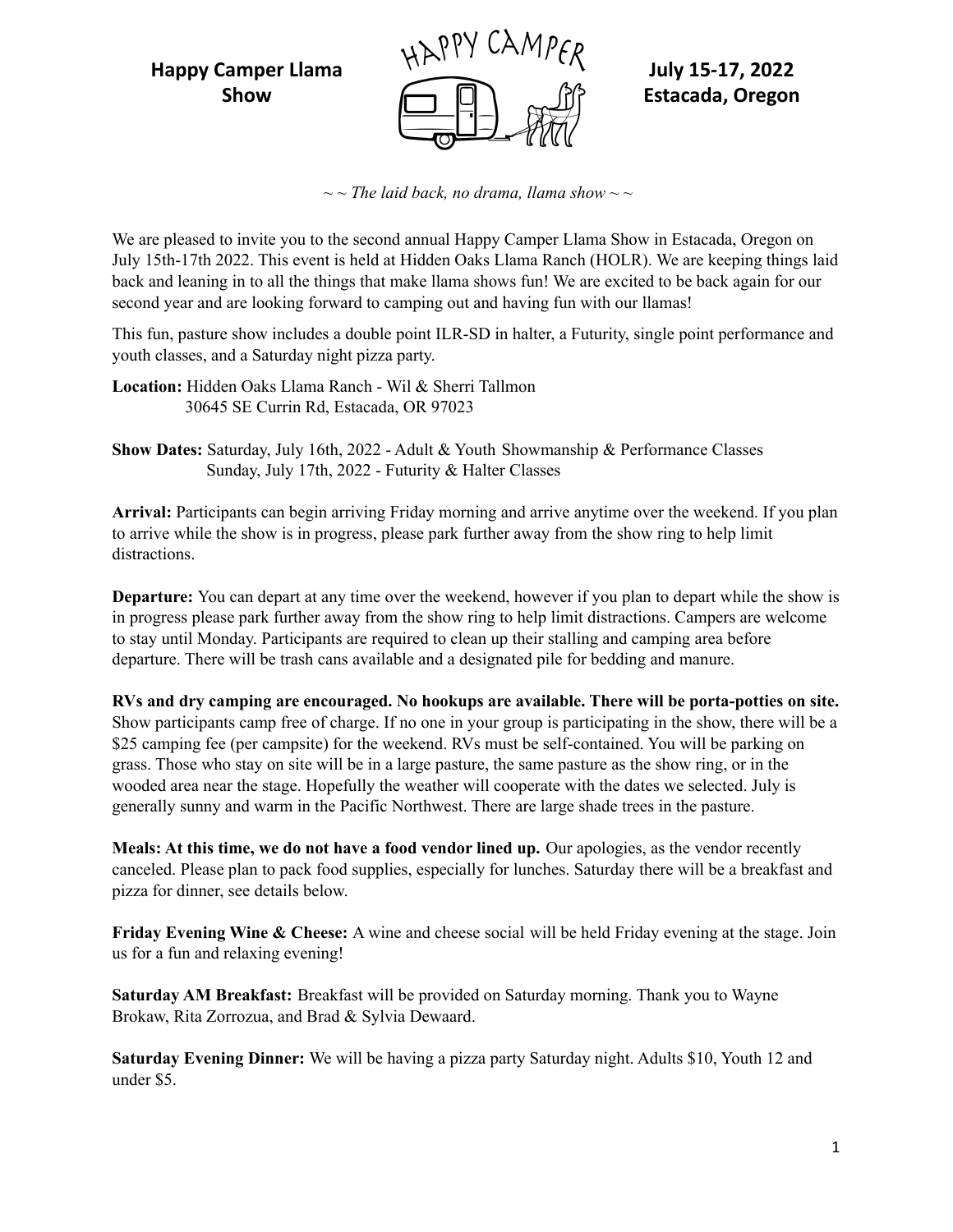**Stalls**: Participants are encouraged to provide their own stalling. There is no charge to bring your own panels, show from your trailer, or stake out experienced animals. Animals will be stalled outdoors in a pasture or in the wooded area by the stage. Participants can also show from their trailers at no charge. There are a limited number of panels for rent at the per panel price of \$10 per panel (\$40 for a set **of four), please contact Jerrika Mumford to check availability.** For tear down, rented panels can be stacked on the outer fence line. You must remove bedding and manure and place it in the designated area before departure.

**Dogs:** If you must, participants with RVs/camper trailers can bring dogs. Outside of the RV/trailer, dogs must always be kept on a leash. Please be respectful of other exhibitors and their llamas. Avoid bringing dogs near llamas that are not your own, and do not bring dogs near an active show ring.

**Hotels:** Participants are encouraged to camp out with us! There is no charge for camping on property for exhibitors (camp sites are \$25 for the weekend if no one in your group is participating in the show). However, there are a few nearby options for those preferring hotels. Please book early as hotels are booking quickly.

**We reserved a block of rooms at the Best Western in Sandy. Mention Sherri Tallmon's name.** It is approx. 30 mins to HOLR.

Best Western Sandy Inn phone number 503-668-7100 37465 Highway 26, Sandy, OR 97055

**ILR-SD Performance, Youth, Futurity, & Halter Show** - The ILR-SD show will be held at Hidden Oaks Llama Ranch on July 16th & 17th, 2022. Performance, Youth, & Showmanship on Saturday. Futurity & Halter on Sunday. The Pack/Trail Performance classes will take place on an authentic obstacle course in the woods. The remaining classes will take place in a show ring in the pasture.

**Show Superintendent:** Jerrika Mumford, [Jerrika.Mumford@gmail.com](mailto:Jerrika.Mumford@gmail.com) 360-931-7681

**Judges:** - Performance, Youth, Halter, & Futurity - Nick Hauptly - Performance, Youth, Halter, & Futurity - Tor Sorensen

**Sanctioning:** This will be sanctioned through the ILR-SD with a double point show for Halter classes and a single point for Performance classes. Performance classes will be split between the judges. The Futurity will also be sanctioned by the ILR-SD.

#### **Show Fees:**

\$10 each for youth showmanship & youth performance classes -or- see youth package price

\$35 youth package - includes the three youth performance classes and youth showmanship

\$15 each for adult showmanship & adult performance classes

\$30 each for double point halter classes

\$30 each for Futurity classes (\$100 guaranteed payout for 1st, minimum 3 entries)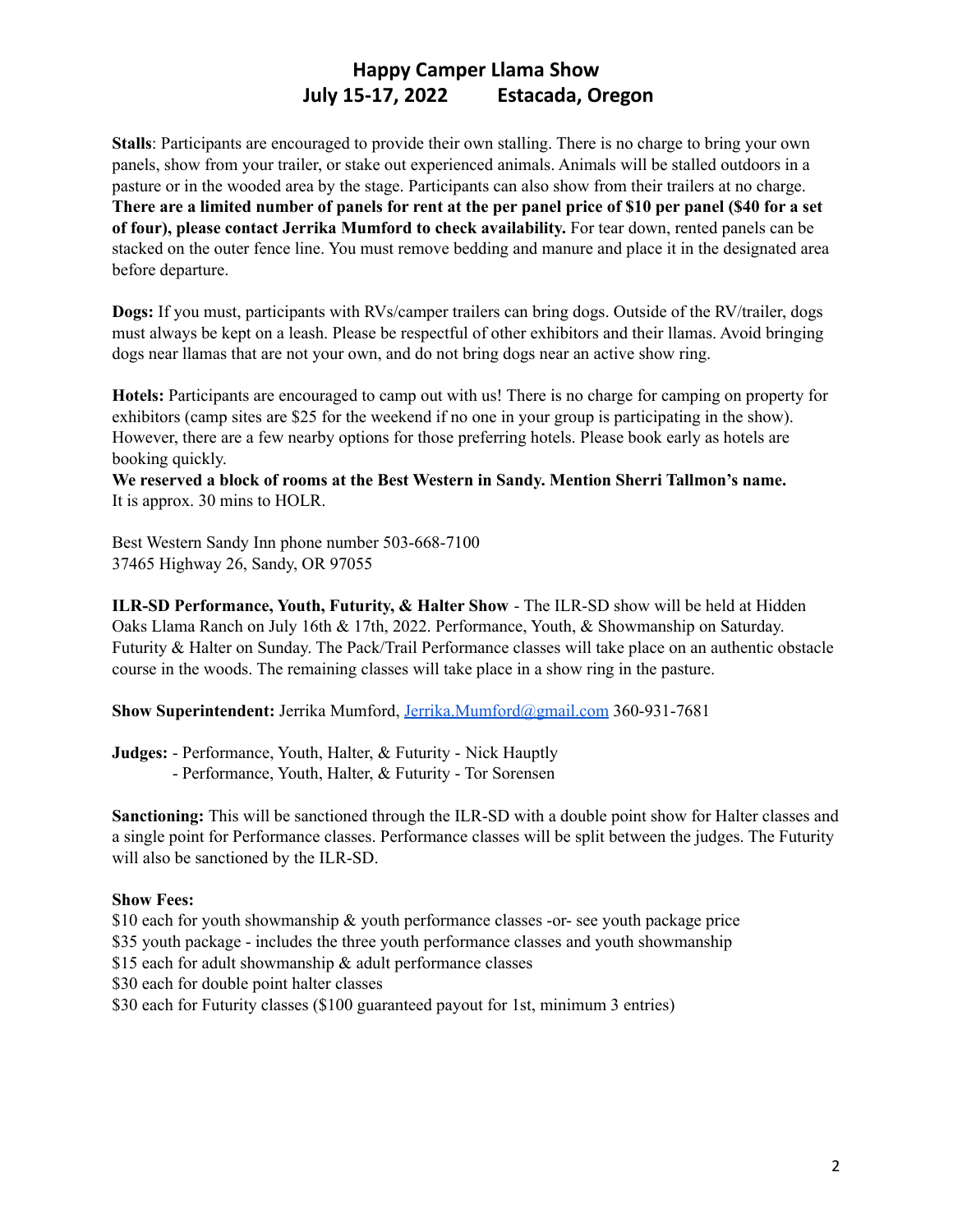**Youth Age Divisions:** The age division in which the youth will show will be determined by their age on January 1st of that year, however, if a youth reaches the age of 7 any time during the year, they will be eligible to show as of their birth date, and when a senior youth reaches their 20th birthday they are no longer eligible to show in the youth division. (see next page) Junior Youth 7-11 years Intermediate Youth 12-14 years Senior Youth 15-19 years Sub-Junior Youth Obstacle - Non-ILR youth obstacle class for children under 7 years old for \$5. This class will take place on Saturday after showmanship.

**Futurity:** Futurity classes can now be sanctioned with the ILR-SD and animals will earn SD points. Llamas will be evaluated on conformation, movement, fiber, and overall appeal/marketability. First place will receive a guaranteed payout of \$100 (minimum 3 entries). Rosette ribbons will be awarded for first and second place. Flat ribbons will be awarded for third, fourth, and fifth. Prize money will be paid out in cash at the show based on the number of entries.

**Grooming: There are no wash racks available at HOLR. Please plan to wash your animals at home** before the show. There is very limited electricity available in the pasture, so there will be no blower **station.** While this is not a "no-groom show," it will be more relaxed about grooming due to the lack of resources available.

**Awards:** Rosette ribbons will be awarded to first and second place in each class and Grand and Reserve Champions for performance and halter. Third, fourth, and fifth place in each class will receive a flat ribbon. We will be awarding banners in Best of Show for the halter entries.

**Versatility Class Award - Adult and Youth!** There will be TWO special Versatility Awards this year thanks to Amanda & Adam Wick of Party Barn Llama Farm. One for youth exhibitors and one for adults. The versatility awards will be awarded to the llama with the highest combined score in performance and halter. To be considered, you must enter the class (Class 77 for Adults, Class 78 for Youth). There is no cost to enter, but the llama must be entered in both a performance class and a halter class. For the youth award, the youth exhibitor must be the handler in both performance and halter.

**Silent Auction:** As a fundraiser for the show participants are encouraged to bring items to the show for the silent auction. The silent auction will run Friday & Saturday and close Saturday evening. It's fun for all to bid and it's a chance to shop while you're at the show. All donations, llama related or not, are greatly appreciated!

**Shirts:** T-shirts and sweatshirts with the happy camper logo are available for purchase online at <https://www.bonfire.com/store/happy-camper-gear/> They ship directly to your house. We will have a small selection available at the show for purchase.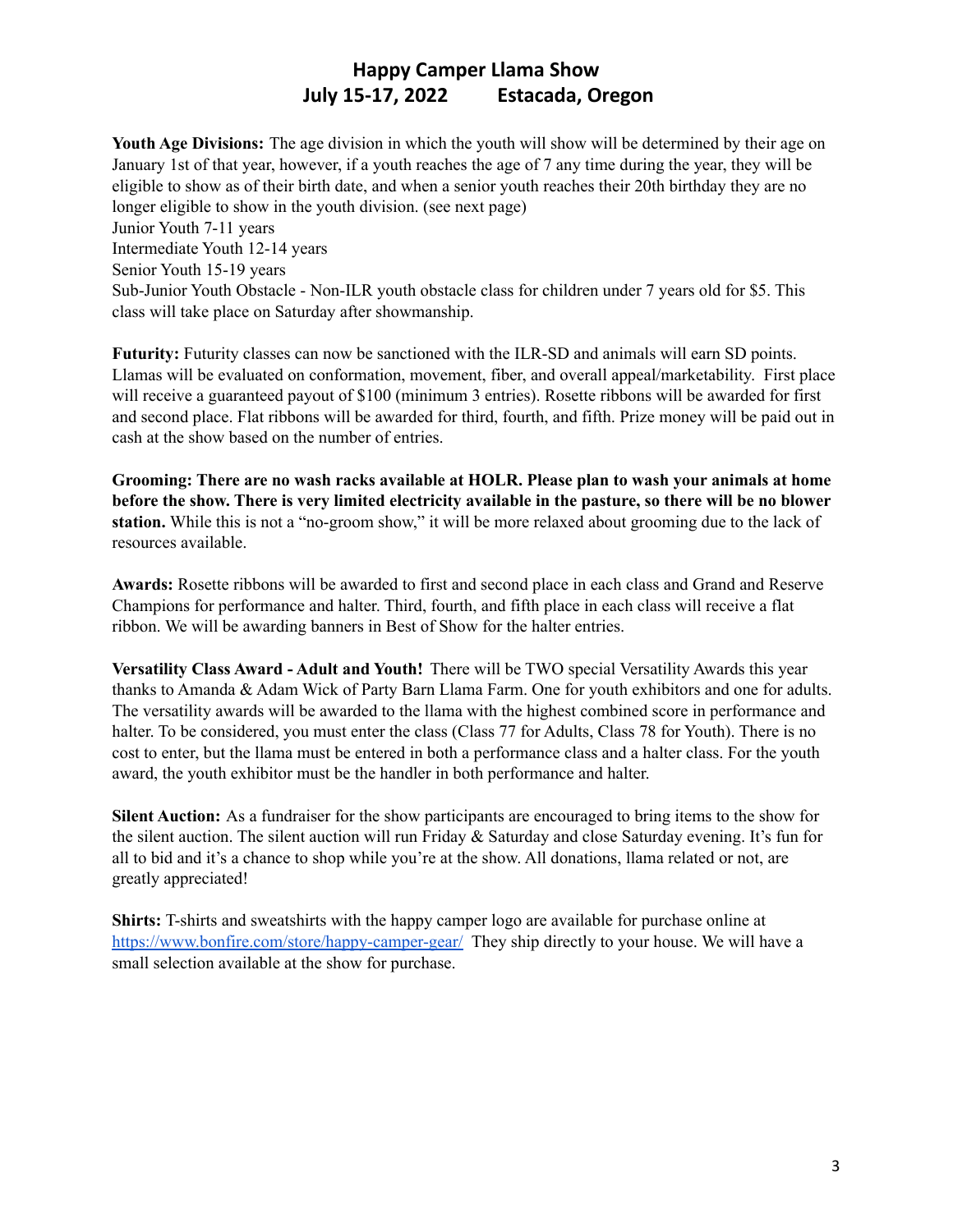**Sponsorships:** This event is only possible because of the generosity of our sponsors, our participants, and volunteers! We thank you for your support to bring this llama show to the Pacific Northwest!

#### **Sponsorship Levels**

#### **Platinum Sponsor \$500**

- ❖ Signage displayed around the showring
- ❖ Full page ad in the show program
- ❖ Recognition at the event via announcements

#### **Hospitality Sponsor \$250**

- ❖ Signage displayed around the stage
- ❖ Full page ad in the show program
- ❖ Recognition at the event via announcements

#### **Futurity Sponsor \$100**

- ❖ Half page ad in the show program
- ❖ Recognition at the event via announcements

#### **Best of Show Sponsor \$100**

- ❖ Half page ad in the show program
- ❖ Recognition at the event via announcements

#### **Division Sponsor \$50**

- ❖ Business card ad in the show program
- ❖ Recognition at the event via announcements

#### **Youth Division Sponsor \$50**

- ❖ Business card ad in the show program
- ❖ Recognition at the event via announcements

#### **Class Sponsor \$25**

- ❖ Thank you in the show program
- ❖ Recognition at the event via announcements

#### **Youth Class Sponsor \$25**

- ❖ Thank you in the show program
- ❖ Recognition at the event via announcements

\*Please indicate your sponsorship level and which class/division on the main show entry form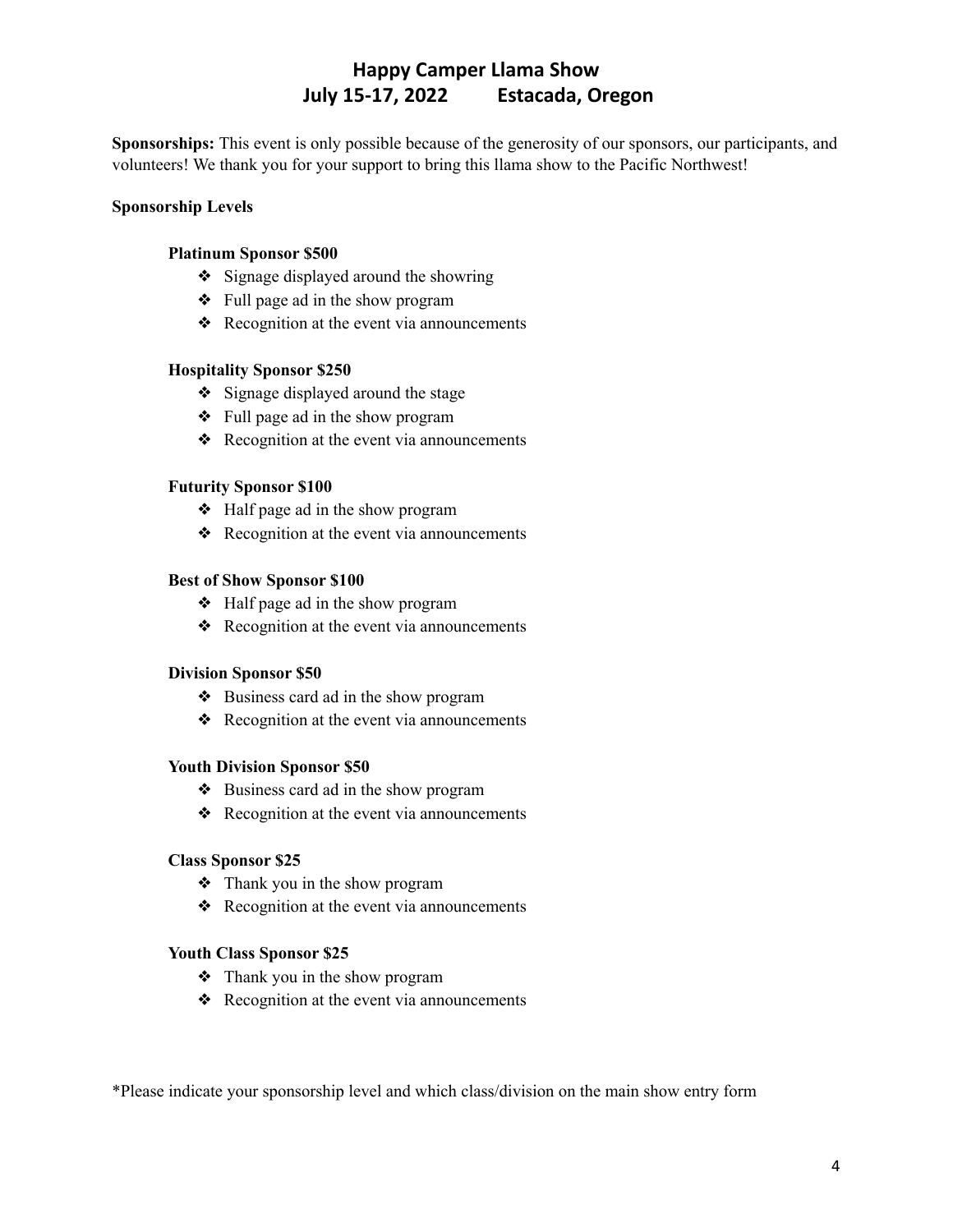| <b>Saturday</b>                                   |  |
|---------------------------------------------------|--|
| 8:30 AM-Exhibitor Meeting followed by             |  |
| <b>Showmanship, then Performance</b>              |  |
|                                                   |  |
| <b>Class # ILR-SD Performance</b>                 |  |
| 01) Adult Showmanship                             |  |
| 02) Senior Youth Showmanship                      |  |
| 03) Intermediate Youth Showmanship                |  |
| 04) Junior Youth Showmanship                      |  |
| 05) Sub-Junior Youth Obstacle (Non-ILR)           |  |
| 06) Advanced Obstacle                             |  |
| 07) Senior Youth Obstacle                         |  |
| 08) Intermediate Youth Obstacle                   |  |
| 09) Novice Obstacle                               |  |
| 10) Junior Youth Obstacle                         |  |
| 11) Advanced Public Relations                     |  |
| 12) Senior Youth Public Relations                 |  |
| 13) Intermediate Youth Public Relations           |  |
| 14) Novice Public Relations                       |  |
| 15) Junior Youth Public Relations                 |  |
| *Pack classes will be held at the trail show ring |  |
| 16) Advanced Pack                                 |  |
| 17) Senior Youth Pack                             |  |
| 18) Intermediate Youth Pack                       |  |
| 19) Novice Pack                                   |  |
| 20) Junior Youth Pack                             |  |
| 21) Champion Junior Youth Performance             |  |
| 22) Champion Intermediate Youth Performance       |  |
| 23) Champion Senior Youth Performance             |  |
|                                                   |  |

- 24) Champion Novice Performance
- 25) Champion Advanced Performance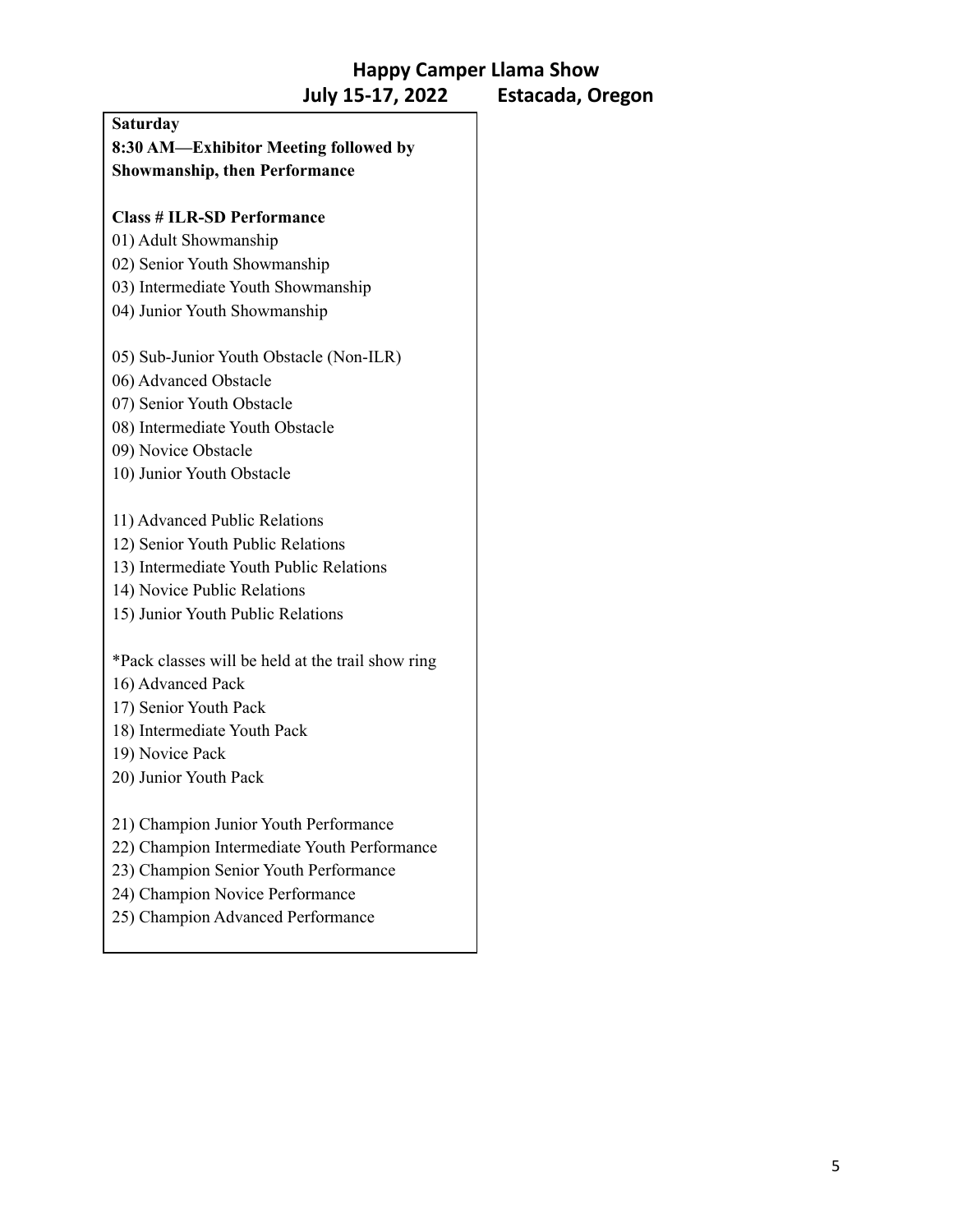| <b>Sunday Schedule</b>                     | <b>ILR-SD Halter Males</b>                          |  |  |
|--------------------------------------------|-----------------------------------------------------|--|--|
| 8:30 AM-Exhibitor Meeting followed by      | 53) Suri Juvenile Male                              |  |  |
| <b>Futurity, then Halter</b>               | 54) Suri Yearling Male                              |  |  |
|                                            | 55) Suri Adult/Mature Male                          |  |  |
| <b>Class # ILR-SD Futurity</b>             | 56) Champion Suri Male                              |  |  |
| 26) Females 17 months and younger          |                                                     |  |  |
| 27) Females 18 months and older            | 57) Silky Juvenile Male                             |  |  |
| 28) Males 17 months and younger            | 58) Silky Yearling Male                             |  |  |
| 29) Males 18 months and older              | 59) Silky Adult/Mature Male                         |  |  |
|                                            | 60) Champion Male                                   |  |  |
| <b>ILR-SD Halter Nonbreeder</b>            |                                                     |  |  |
| 30) Non-Breeder Yearling <24 months        | 61) Light/Classic Juvenile Male                     |  |  |
| 31) Non-Breeder Mature 24 months and older | 62) Light/Classic Yearling Male                     |  |  |
| 32) Champion Non-Breeder                   | 63) Light/Classic Adult/Mature Male                 |  |  |
|                                            | 64) Champion Light/Classic Male                     |  |  |
| <b>ILR-SD Halter Females</b>               |                                                     |  |  |
| 33) Suri Juvenile Female                   | 65) Medium Juvenile Male                            |  |  |
| 34) Suri Yearling Female                   | 66) Medium Yearling Male                            |  |  |
| 35) Suri Adult/Mature Female               | 67) Medium Adult/Mature Male                        |  |  |
| 36) Champion Suri Female                   | 68) Champion Medium Male                            |  |  |
|                                            |                                                     |  |  |
| 37) Silky Juvenile Female                  | 69) Heavy Juvenile Male                             |  |  |
| 38) Silky Yearling Female                  | 70) Heavy Yearling Male                             |  |  |
| 39) Silky Adult/Mature Female              | 71) Heavy Adult/Mature Male                         |  |  |
| 40) Champion Silky Female                  | 72) Champion Heavy Male                             |  |  |
|                                            |                                                     |  |  |
| 41) Light/Classic Juvenile Female          | 73) Produce of Dam*                                 |  |  |
| 42) Light/Classic Yearling Female          | 74) Get of Sire*                                    |  |  |
| 43) Light/Classic Adult/Mature Female      | 75) Best of Show Female*                            |  |  |
| 44) Champion Light/Classic Female          | 76) Best of Show Male*                              |  |  |
|                                            | 77) Adult Versatility Class*                        |  |  |
| 45) Medium Juvenile Female                 | 78) Youth Versatility Class*                        |  |  |
| 46) Medium Yearling Female                 |                                                     |  |  |
| 47) Medium Adult/Mature Female             | *Animals must be shown in their individual ILR      |  |  |
| 48) Champion Medium Female                 | classes                                             |  |  |
|                                            |                                                     |  |  |
| 49) Heavy Juvenile Female                  |                                                     |  |  |
| 50) Heavy Yearling Female                  |                                                     |  |  |
| 51) Heavy Adult/Mature Female              | Show staff reserves the right to combine classes if |  |  |
| 52) Champion Heavy Female                  | deemed necessary                                    |  |  |
|                                            |                                                     |  |  |
|                                            |                                                     |  |  |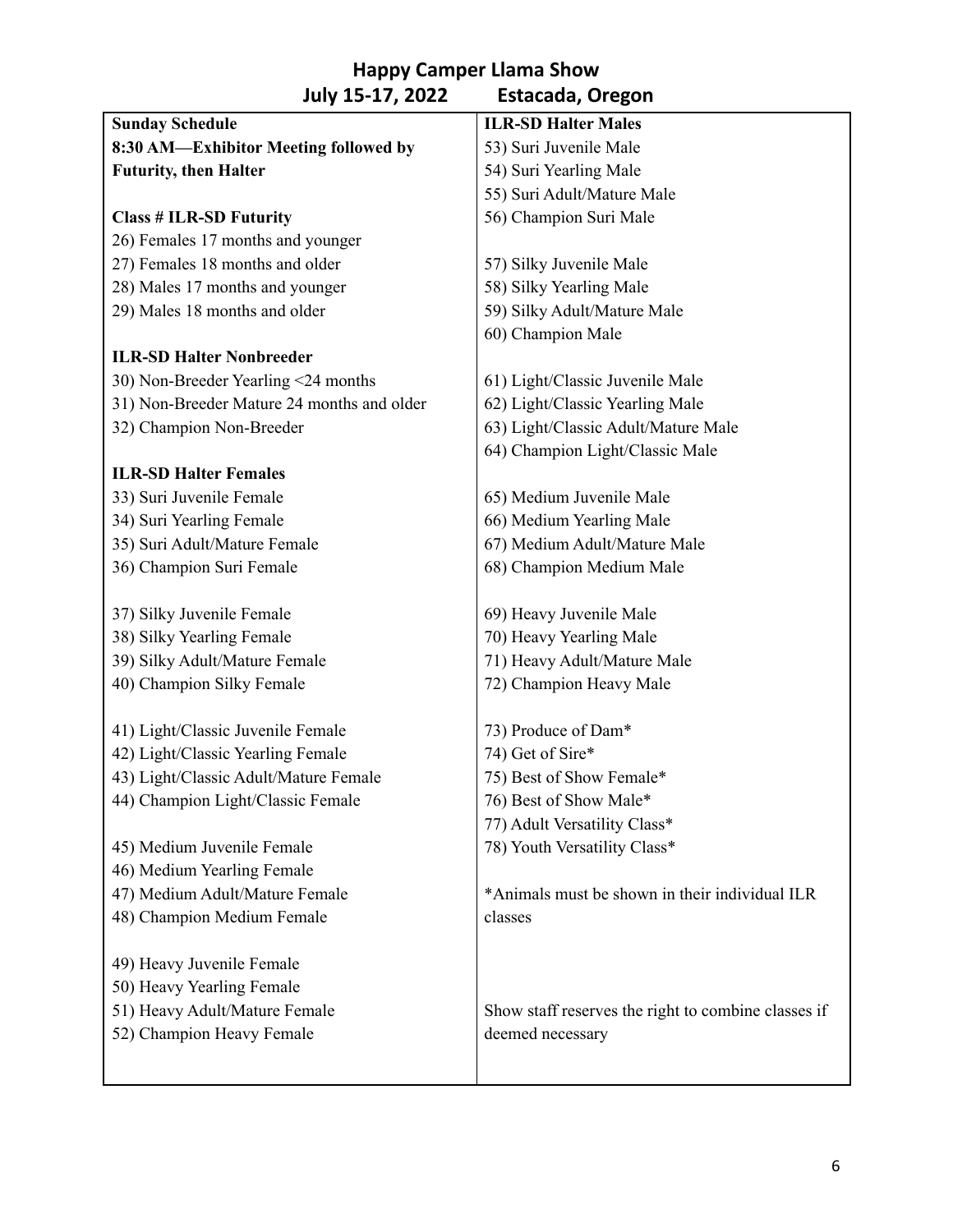**Show Entry Form (Attach additional copies of this form if necessary)**

| Owner: | <b>ILR Owner Code:</b> |
|--------|------------------------|
|        |                        |

Farm/Ranch Name:\_\_\_\_\_\_\_\_\_\_\_\_\_\_\_\_\_\_\_\_\_\_\_\_\_\_\_\_\_\_\_Address:\_\_\_\_\_\_\_\_\_\_\_\_\_\_\_\_\_\_\_\_\_\_\_\_\_\_\_\_\_\_\_\_\_\_\_\_\_\_\_\_\_\_\_\_\_\_\_\_\_\_\_\_\_\_\_\_\_\_\_\_

Phone: E-mail: Class # | Animal's Registered Name | DOB | ILR# Sex M, F, or G Handler Entry Fee